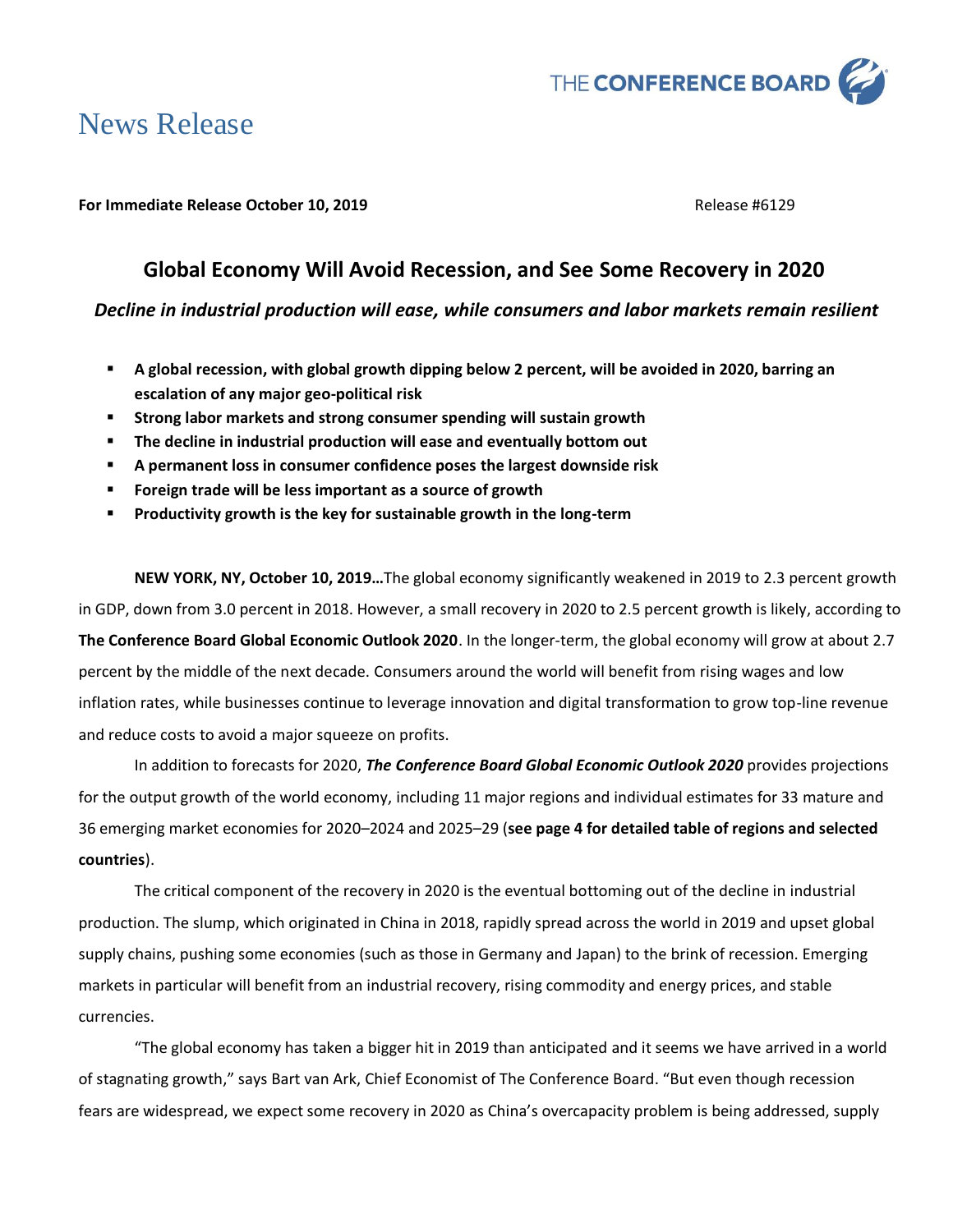chains are getting restructured, the risk of an escalation of trade disputes recedes, and productivity growth continues to recover."

While output may still contract temporarily in some locations (for example, in Germany, Italy, Japan, or the UK) as well as in some emerging markets (such as Brazil, Mexico, and Turkey), robust labor markets and strong consumer spending will continue to provide an important contribution to growth for most countries. The current ununsually large gap between the high level of consumer confidence and rapidly declining business confidence is likely to get resolved in favor of improving business confidence.

"Consumers are certainly not immune to negative news, but they're less likely to respond until risks pose an immediate threat to their jobs, incomes, and lives," says Ataman Ozyildirim, Senior Director, Economic Research and Global Research Chair at The Conference Board. "Ultimately, the divergent views will have to come closer together. Consumer strength will most likely continue, while business confidence will recover, provided the industrial production decline eases and trade tensions recede."

#### **Underpinnings of the 2020 Outlook Suggest a Plausible Recovery Scenario**

- **US GDP growth will slow moderately** US GDP will grow at 2.2 percent in 2020, supported by a modest improvement in investment, slower but still solid employment growth, strong consumer spending, and slightly faster productivity growth. The external sector will detract from US growth in 2020 as the trade deficit keeps growing. If the economy weakens more than anticipated, there is room under current budget arrangements for more fiscal spending, which may be put to use, especially during an election year.
- **China's growth will slightly improve as industrial restructuring pays off** The Conference Board forecasts China's GDP growth at 3.4 percent in 2020, according to its independent estimates. Provisional estimates for 2018 and 2019 show that China's growth rate slowed from 3.7 percent to 3.0 percent respectively. While China will show less inclination to launch any large additional fiscal and monetary stimulus packages, it appears that excess capacity is being contained and might eventually be reduced.
- **Other emerging markets also show slight recoveries** Beyond China, other emerging markets will benefit from the bottoming out of the industrial cycle. Some Asian economies (e.g., Vietnam and Cambodia) will benefit from the reallocation of supply chains, and some large economies (in particular India and Indonesia) will continue to see rapid domestic growth. However, various large emerging markets will grow at less than 1 percent, including Brazil, Mexico, Russia, South Africa, and Turkey.
- **The UK economy will enter a recession** Irrespective of whether a deal or no-deal Brexit emerges by late 2019 or early 2020, a contraction of the UK economy over multiple quarters will be difficult to avoid. If a nodeal Brexit emerges, the immediate impact on the economy depends on what share of companies are well prepared to offset negative effects from delays in bringing goods and services across borders with Europe and how disruptions in the flow of foreign workers are managed by the government.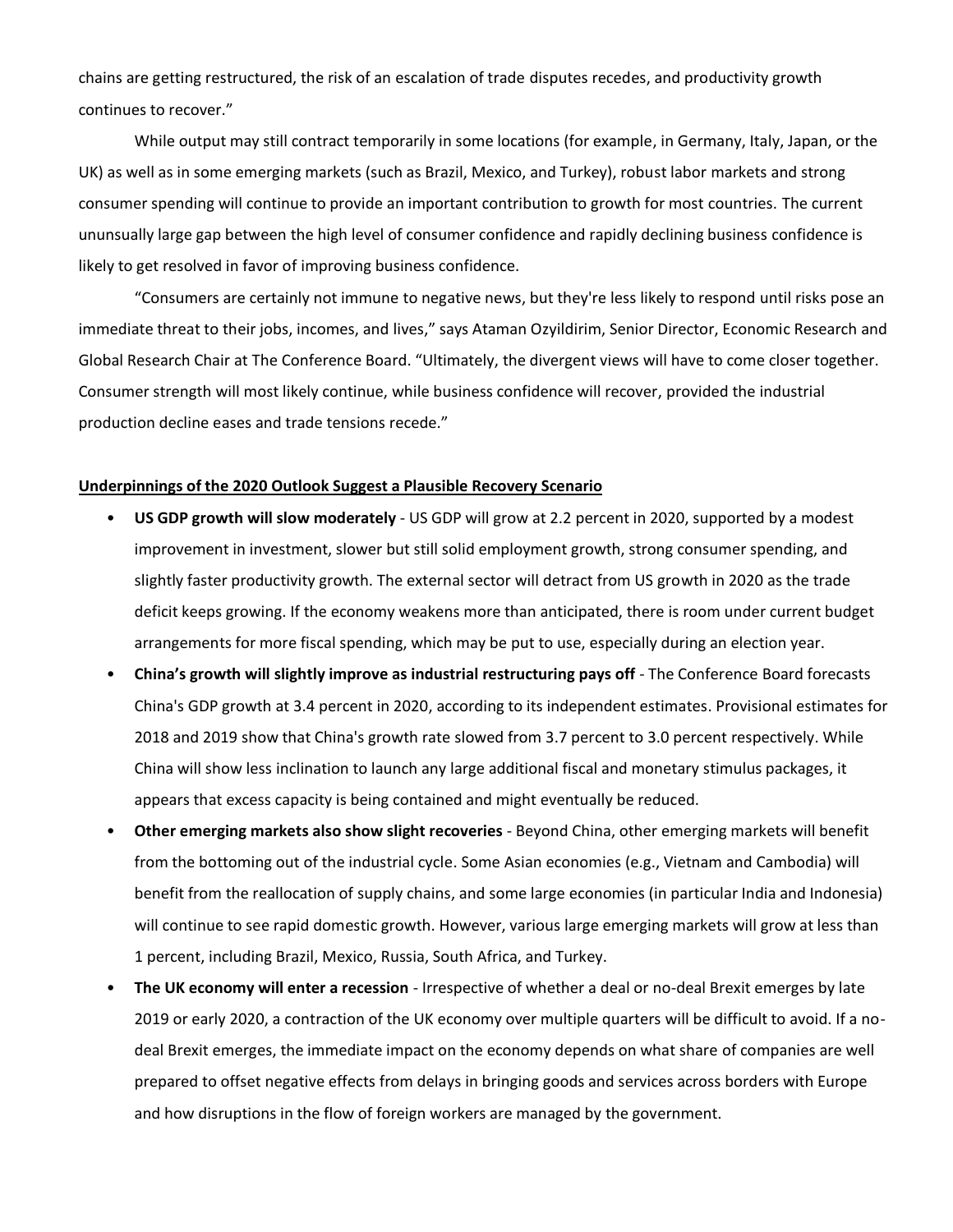- **GDP growth for the Euro Area will weaken slightly more** Even though contraction for the aggregate Euro Area is likely to be averted in 2020, Europe's largest economy, Germany, might see negative growth in late 2019 and/or early 2020. The impact of a no-deal Brexit creates a downside for EU countries that depend the most on trade and investment in the UK, such as Belgium, Denmark, the Netherlands, and especially Ireland.
- **Geopolitical uncertainties will be contained** Civil unrest in Hong Kong, skirmishes with Iran, and other geopolitical conflicts are assumed to be contained. If excessive volatility in oil prices is avoided with prices staying at moderate levels between US\$50–70 per barrel, and currency turbulence is limited, global trade will slightly recover but grow more slowly than GDP.
- **Monetary policy may not be a panacea** Loosening monetary policy, while creating greater long-term financial risks, such as increased national debt and misallocation of capital to low-yielding assets, will provide a floor of liquidity to keep the global economy afloat in the short term. However, the effectiveness of more quantitative easing and low or negative interest rates to drive faster growth is limited at best.
- **Use of fiscal policy might prevent recessions** While there is no certainty about how much room individual governments in the US, China, or Europe have or how willing they are to intervene to head off a larger downturn through fiscal stimulus, there may be room for this in several economies, including Germany, Japan, the UK, and the United States. Longer-term challenges to the level of sovereign debt, in particular in the US and Japan, are muted but could erupt as interest rates go up and higher inflation eventually returns.

#### **Global Economy Will Grow More Slowly in the Next Decade**

The Conference Board estimate of the long-term growth trend for the next decade (2020–2029) is 2.7 percent per year on average, down from 3.3 percent from 2010 to 2019. The 2020–2029 average for advanced economies is 1.9 percent. Average growth will be 2 percent in the US, 1.8 percent in Japan, and 1.5 percent in Europe. For emerging markets and developing economies combined, the trend projection is 3.5 percent, which is also the long-term projection for China.

Trends in labor supply and migration, adoption of digital technologies, distribution of income, and multiple pressures on the environment and productivity growth are some of the key factors determining the long-term growth potential of the global economy.

While the projected long-term growth rate for the next decade is well below the average of the past 10 years, it will stay strong enough to sustain average income growth at more than 2 percent per year (real GDP per capita) because projections of global population growth have also dropped substantially. Purchasing power and consumer growth will remain a critical source of growth.

Further information: Carol Courter (212) 339-0232 / [courter@conference-board.org](mailto:courter@conference-board.org) Joseph DiBlasi (781) 308-7935 / [joseph.diblasi@conference-board.org](mailto:joseph.diblasi@conference-board.org)